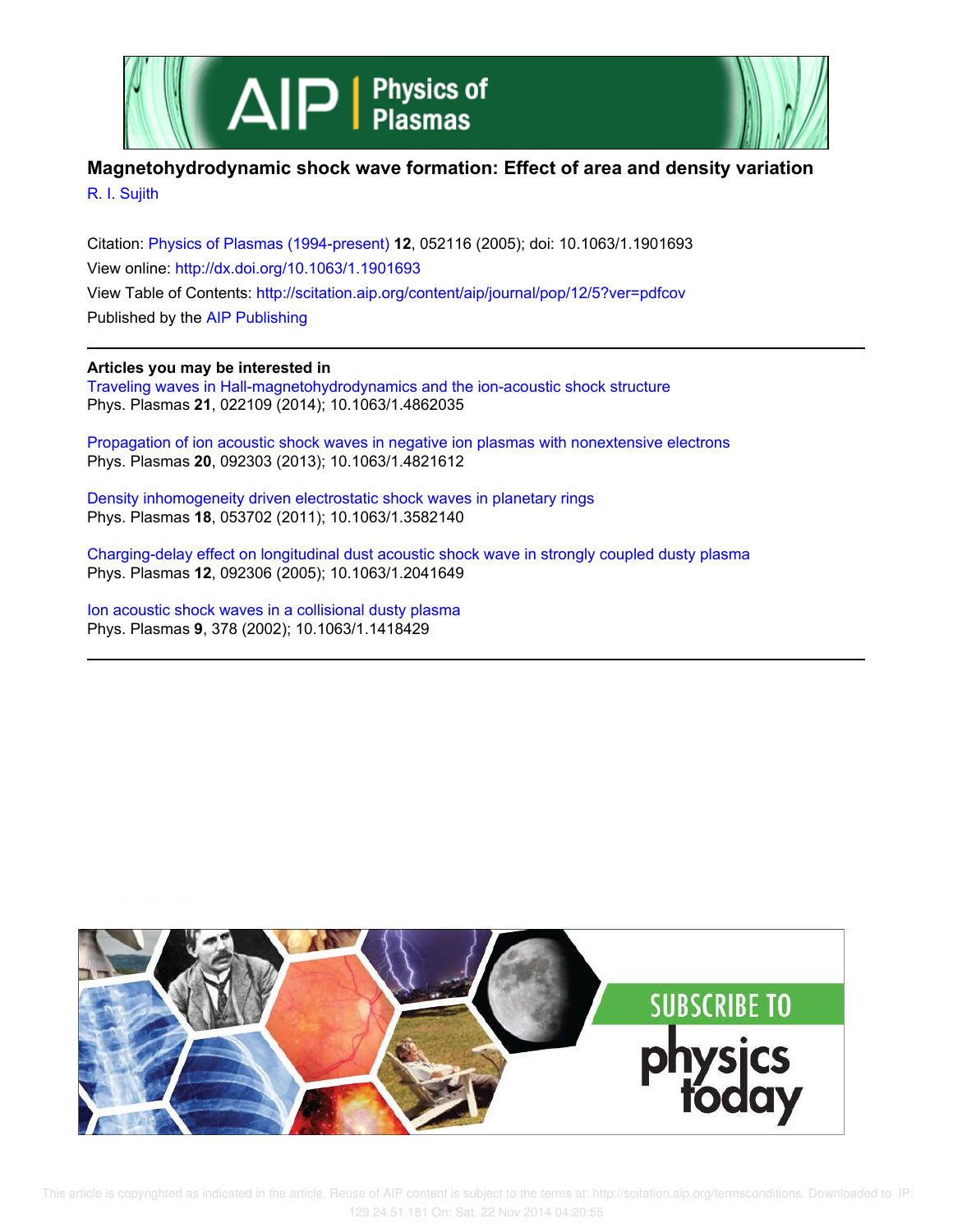# **Magnetohydrodynamic shock wave formation: Effect of area and density variation**

R. I. Sujith<sup>a)</sup>

*Department of Aerospace Engineering, Indian Institute of Technology Madras, Chennai 600036, India*

(Received 9 September 2004; accepted 14 March 2005; published online 11 May 2005)

The nonlinear steepening of finite amplitude magnetohydrodynamic (MHD) waves propagating perpendicular to the magnetic field is investigated. The nonlinear evolution of a planar fast magnetosonic wave in a homentropic flow field is understood well through simple waves. However, in situations where the wave is moving through a variable area duct or when the flow field is nonhomentropic, the concept of simple waves cannot be used. In the present paper, the quasi-one-dimensional MHD equations that include the effect of area variation and density gradients are solved using the wave front expansion technique. The analysis is performed for a perfectly conducting fluid and also for a weakly conducting fluid. Closed form solutions are obtained for the nonlinear evolution of the slope of the wave front in the limits of infinitely large and small conductivity. A general criterion for a compression wave to steepen into a shock is obtained. An analytical expression for the location of shock formation is derived. The effect of area variation and density gradient on shock formation is studied and examples highlighting the same are presented. © 2005 American Institute of Physics. [DOI: 10.1063/1.1901693]

## **I. INTRODUCTION**

The nonlinear steepening of finite amplitude magnetohydrodynamic (MHD) waves propagating perpendicular to the magnetic field (fast magnetosonic waves) is investigated in this paper. The profile of a finite amplitude fast magnetosonic wave gets distorted and tends to steepen as a consequence of nonlinearity. The compressive part of the wave pulse travels faster than the expansive part and hence wave crests tend to catch up with wave troughs. This evolution will lead to a fast reshaping of the initially smooth velocity and magnetic field profiles with subsequent breakdown at the leading part of the wave resulting in shock formation.<sup>1</sup> This phenomena is of great interest in many areas such as the study of solar flares<sup>1,2</sup> and other astrophysical phenomena,<sup>3</sup> discharges between electrodes in laser cavities, applications relating to thermonuclear fusion, MHD generators to name a few.

A number of studies have been performed to investigate shock formation in MHD flows. Vrsnak and Lulic<sup>1,2</sup> studied the formation and evolution of a large amplitude fast magnetosonic waves in a perfectly conducting low  $\beta$  plasma, in the context of the solar corona.<sup>1,2</sup> Using an analysis based on simple waves, they derived explicit expressions for the time and the distance needed for the transformation of the perturbation's leading edge into a shock wave. Stefenlo *et al.*<sup>4</sup> developed an exact analytical solution of the nonlinear MHD equations for planar disturbances having a certain initial profile traveling across the external magnetic field in a cold plasma. Ödblom<sup>5</sup> derived analytical solutions for the nonlinear evolution of planar MHD waves propagating either across or along the magnetic field in warm, isothermal, and adiabatic plasma using simple waves. Bharadwaj<sup>6</sup> studied the formation of shock waves in reactive MHD flows in a cylin-

a)Telephone: +91-44-22578166, +91-44-22578152. FAX: +91-44-22570545. Electronic mail: sujith@iitm.ac.in

drical geometry. Orta *et al.*<sup>7</sup> used numerical simulations to follow the shock formation. However, all these studies were performed in uniform medium. Except for Ref. 6 which was performed in cylindrical coordinates, all other studies dealt with plane waves in homogeneous medium in constant area ducts.

The nonlinear steepening of a planar wave in a homentropic flow is understood well through simple waves.<sup>1,2,4,5</sup> The characteristics of a simple wave have constant slopes and the Riemann invariants are constant along these characteristics. However, in the case of variable area ducts or stratified media, the Reimann invariants of the system are not constant along the characteristics. As a result, shock formation time and distance are underestimated or overestimated (depending on the direction of propagation in relation to the density or area gradient) if these effects are neglected. MHD flows in variable area ducts has application in lasers and other terrestrial applications. Wave propagation through stratified media has applications in astrophysical applications. In the present paper, the analysis is performed taking into account the effects of area variation and density gradients.

The steepening of acoustic waves (non-MHD) in the presence of area and entropy gradients has been studied by many authors. The effect of spherical geometry was discussed by Appert *et al.*<sup>8</sup> in the context of nucleation of liquids. Lin and Szeri<sup>9</sup> investigated the steepening of acoustic waves in the presence of entropy gradients, in the context of sonoluminescence of bubbles. Tyagi and Sujith $10$  investigated the steepening of acoustic waves in variable area ducts in the presence of entropy gradients. They<sup>9,10</sup> used the wave front expansion technique to obtain an evolution equation for the slope of the wave front. In the present paper, the analysis is further generalized to describe the case of nonlinear dis-

 This article is copyrighted as indicated in the article. Reuse of AIP content is subject to the terms at: http://scitation.aip.org/termsconditions. Downloaded to IP: 129.24.51.181 On: Sat, 22 Nov 2014 04:20:55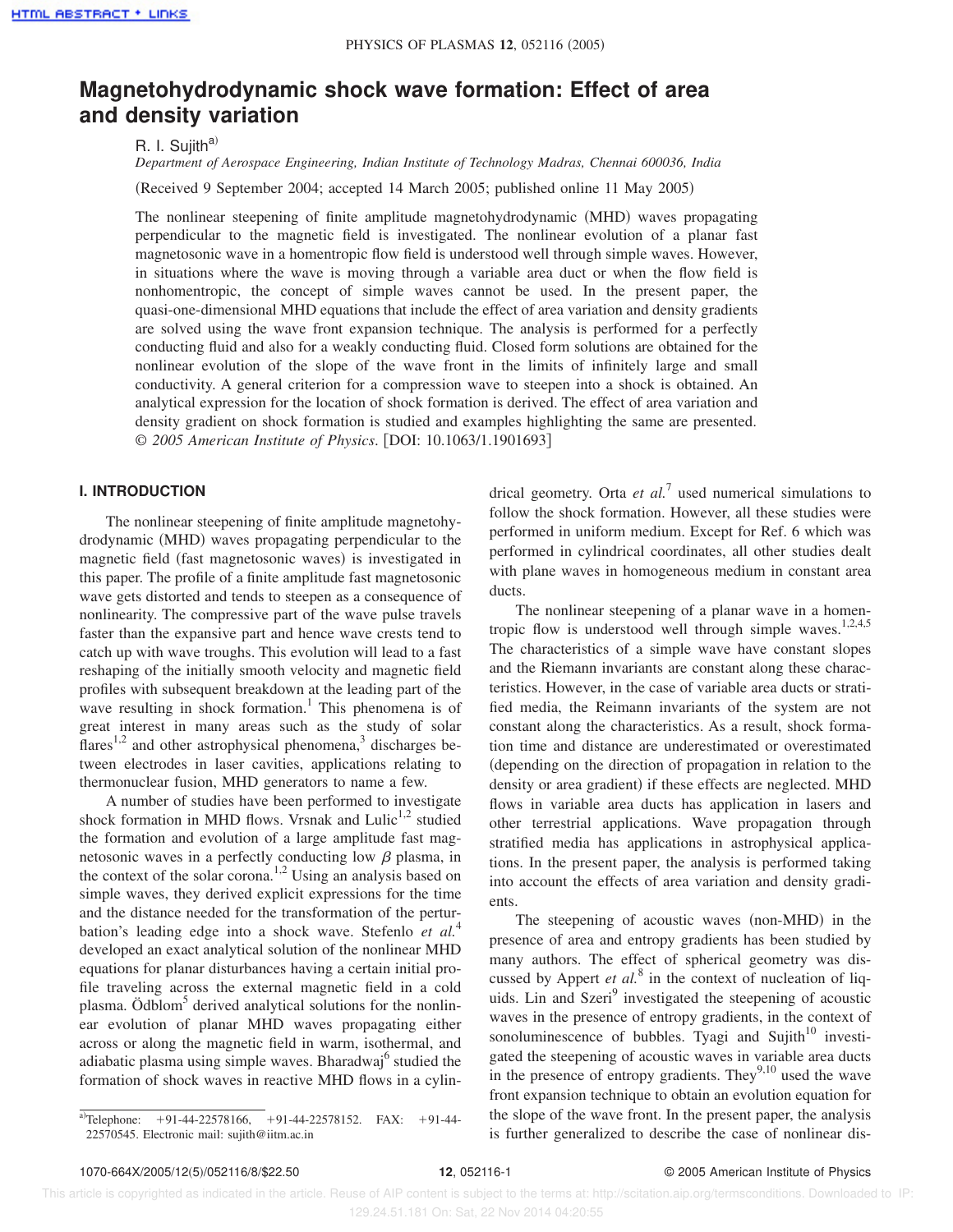tortion of finite amplitude fast magnetosonic waves in the presence of area and density gradients.

The rest of the paper is organized as follows: In Sec. II, the method of wave front expansion is used to determine the time evolution of a wave front of a fast magnetosonic wave in an infinitely conducting medium. The effect of variable area ducts and stratified medium are presented in Sec. III. In Sec. IV the steepening of the wave in a weakly conducting fluid is discussed.

## **II. SHOCK FORMATION IN A MEDIUM WITH INFINITE CONDUCTIVITY**

#### **A. Governing equations**

In the system considered here, the disturbance is propagating along the *x* direction, perpendicular to the magnetic field which is along the *z* direction  $(\vec{B} = B\hat{e}_z)$ . Assuming an inviscid and non-heat-conducting, isentropic gas, the quasione-dimensional equations of motion for a gas with infinitely large conductivity (magnetic Reynolds number much larger than one) can be written as follows. $11-13$ 

For continuity,

$$
\frac{\partial \rho}{\partial t} + \frac{1}{A} \frac{\partial}{\partial x} (\rho A u) = 0, \tag{1}
$$

where, *A* is the area of cross section.

For Faraday's law,

$$
\frac{\partial \vec{B}}{\partial t} + (\vec{u} \cdot \vec{\nabla}) \vec{B} + (\vec{\nabla} \cdot \vec{u}) \vec{B} = (\vec{B} \cdot \vec{\nabla}) \vec{u}.
$$
 (2a)

Applying this to the quasi-one-dimensional system considered here, the right-hand side will be zero and Eq.  $(2a)$  reduces to

$$
\frac{\partial B}{\partial t} + \frac{1}{A} \frac{\partial}{\partial x} (BAu) = 0.
$$
 (2b)

For momentum,

$$
\rho \left( \frac{\partial u}{\partial t} + u \frac{\partial u}{\partial x} \right) + \frac{\partial p}{\partial x} + \frac{1}{\mu} B \frac{\partial B}{\partial x} = 0.
$$
\n(3)

For energy,

$$
(p_t + up_x) - a^2(p_t + up_x) = 0,
$$
\n(4)

where,  $a = \sqrt{\frac{\partial p}{\partial \rho}}_{s=\text{const}}$  is the isentropic speed of sound. The momentum equation can be rewritten as

$$
\rho \left( \frac{\partial u}{\partial t} + u \frac{\partial u}{\partial x} \right) + \frac{\partial p^*}{\partial x} = 0.
$$
\n(5)

Here,  $p^* = p + (B^2/2\mu)$  is the sum of the hydrodynamic and magnetic pressures. Also, Eqs.  $(1)$  and  $(2b)$  show that in the one-dimensional  $(1D)$  situation, when the frozen-in condition is satisfied,  $B/\rho$  is a constant.<sup>1</sup>

Combining Eqs.  $(2b)$  and  $(4)$  gives

$$
\frac{\partial p^*}{\partial t} + u \frac{\partial p^*}{\partial x} + \frac{\rho a^{*2}}{A} \frac{\partial (Au)}{\partial x} = 0,\tag{6}
$$

## where the fast magnetosonic velocity  $a^*$  is defined by

$$
a^{*2} = a^2 + \alpha^2,\tag{7a}
$$

where

$$
\alpha = \sqrt{\frac{B^2}{\rho \mu}}\tag{7b}
$$

is the Alfven speed.

These equations form a hyperbolic system, and along with the equation of state, they completely describe the flow. The undisturbed medium is assumed to be at rest. To study the propagation and distortion of a wave in the medium, these equations are manipulated and written along their characteristics in the  $(t, x)$  plane,

$$
\frac{d^+u}{dt} + \frac{1}{a^* \rho} \frac{d^+ p^*}{dt} + \frac{ua^*}{A} \frac{dA}{dx} = 0 \quad \text{on } C_+ : \frac{d^+ x}{dt} = u + a^*, \quad (8)
$$

$$
\frac{d^2u}{dt} - \frac{1}{a^* \rho} \frac{d^2p^*}{dt} - \frac{ua^*}{A} \frac{dA}{dx} = 0 \quad \text{on } C_-: \frac{d^2x}{dt} = u - a^*, \quad (9)
$$

$$
\frac{ds}{dt} = 0 \quad \text{on } C_0: \frac{dx}{dt} = u,
$$
\n(10)

where *s* is the entropy, which can be expressed in terms of the pressure and density as  $p / \rho^{\gamma} = \exp[s/c_v]$  where  $c_v$  is the specific heat at constant volume

$$
\frac{d}{dt}\left(\frac{B}{\rho}\right) = 0 \quad \text{on } C_0: \frac{dx}{dt} = u.
$$
\n(11)

In the above set of equations  $d^+ / dt$ ,  $d^- / dt$ , and  $d / dt$  are the derivatives taken along the  $C_+$ ,  $C_-$ , and  $C_0$  characteristics, respectively.

In the present problem, a finite amplitude wave with compact support having a discontinuity in its first derivative at the wave front is considered. It can be shown that the leading edge of the wave propagates along the characteristics  $C_+$  and  $C_-$  with velocities  $a^*$  and  $-a^*$ , respectively.<sup>12</sup> Since the undisturbed medium is at rest,  $C_0$  characteristics are absent at the wave front. The rate of steepening of the leading edges is followed using the technique of wave front expansion. A shock forms when the slope at the leading edge becomes infinity. The disadvantage of the present method is that it neglects the possibility of formation of shock in the middle of the wave. It however illustrates the effect of area variation and density variation on the nonlinear distortion of the wave. Furthermore, the method yields a closed form solution which is of valued significance.

#### **B. Wave front expansion**

In the neighborhood of the wave front, a new coordinate system,  $\xi = x - X(t)$  is defined, where  $X(t)$  is the position of the wavefront. Physically,  $\xi$  represents the distance measured from the wave front. Therefore, (i)  $\xi=0$   $\Rightarrow$   $x=X(t)$ , describes the motion of the wavefront; (ii)  $\xi>0$  is the region of the undisturbed quiescent medium into which the wave propagates; (iii)  $\xi$ <0 is the region behind the wave front where the flow is unsteady. The motion of the leading edge of the right running wave is governed by the following equation: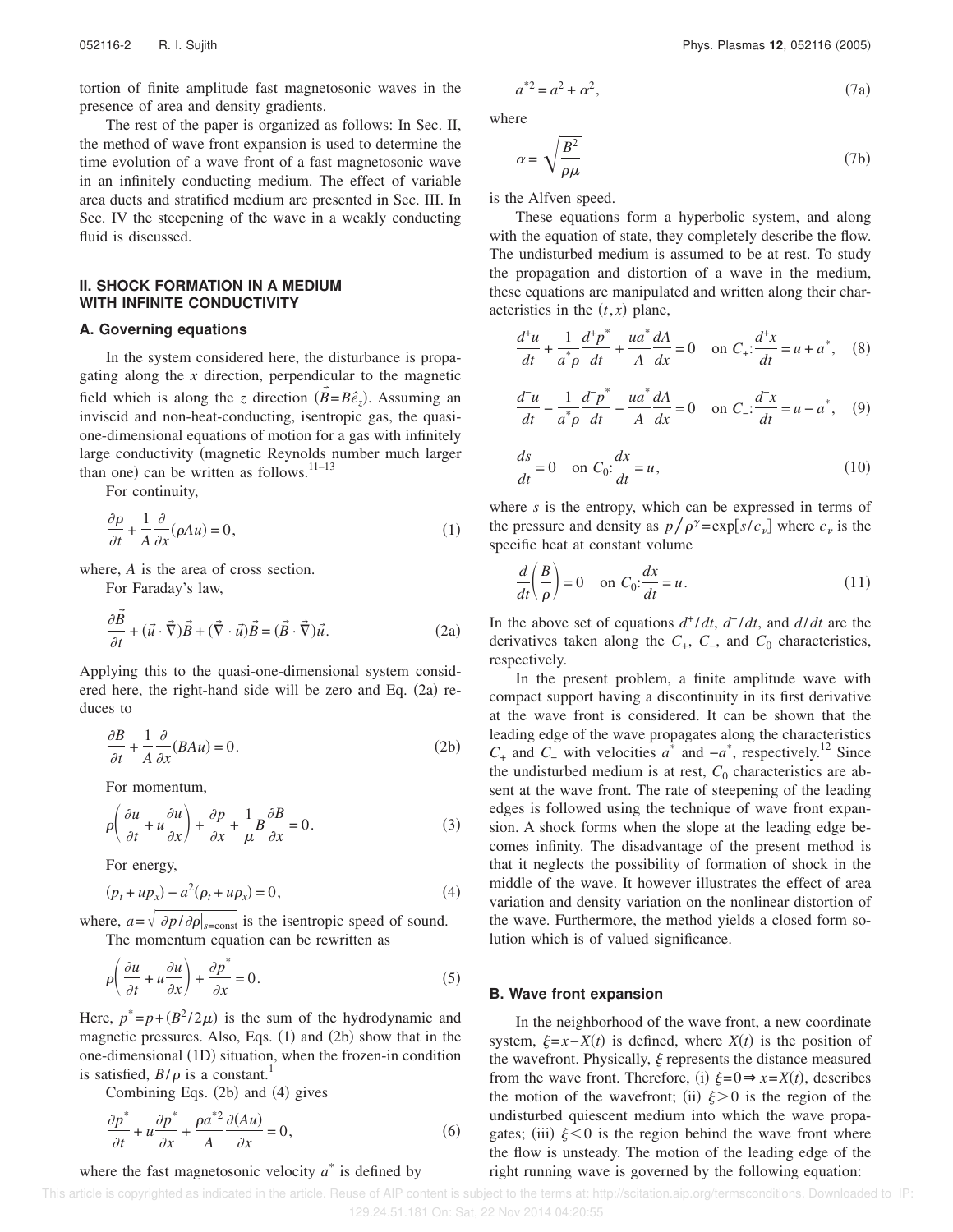052116-3 Magnetohydrodynamic shock wave formation:...<br> **Phys. Plasmas 12**, 052116 (2005)

$$
\dot{X}(t) = a_0^*[X(t)],
$$
\n(12)

where "" indicates time derivative, and the subscript "0" indicates the value of the flow variable in the undisturbed medium. Henceforth, the analysis is performed for the right running wave. The left running wave can be analyzed in a similar fashion. As the wave propagates, a flow variable  $\lambda$ can be expanded in terms of its derivatives at the wave front as follows:

$$
\lambda(\xi, t) = \lambda_0[X(t)] + \xi \lambda_1(t) + \frac{\xi^2}{2} \lambda_2(t) + \dots \quad \text{for } \xi < 0,\tag{13a}
$$

$$
\lambda(\xi, t) = \lambda_0[X(t)] + \xi \lambda'_0[X(t)] + \frac{\xi^2}{2} \lambda''_0[X(t)] + \dots \text{ for } \xi > 0,
$$
\n(13b)

where  $\lambda$  indicates  $p^*$ ,  $\rho$ , or *u* and  $\lambda_1, \lambda_2, \dots$  denote the corresponding spatial derivatives behind the wave front. Since  $\xi > 0$  is an undisturbed region,  $u_0[X(t)] = 0$ . Further, to clarify, since a discontinuity in the first and the higher derivatives are present at the wave front,

$$
\lambda_1(t) \neq \lambda'_0[X(t)], \quad \lambda_2(t) \neq \lambda''_0[X(t)], \dots,
$$
\n(14)

where "" indicates spatial derivatives. Left-hand side of the inequalities in Eq.  $(14)$  are derivatives behind the wave front (disturbed region) and right-hand side are derivatives in front of the wave front (undisturbed region). However, for the cross-sectional area  $A_0(x)$ , all the derivatives are known on both sides of the wave front, i.e.,  $A_1(t) = A_0[X(t)]$ ,  $A_2(t)$  $=A_0''[X(t)]$  and so on. If  $a^* = a^*(p^*, \rho)$ , then,<sup>14</sup>

$$
a^*(p^*, \rho) = a_0^*[X(t)] + \xi p_1^* \left(\frac{\partial a_0^*}{\partial p^*}\right)_{\rho} + \xi p_1 \left(\frac{\partial a_0^*}{\partial \rho}\right)_{p^*} + \dots
$$
\n(15)

Furthermore, the derivatives with respect to *t* can be obtained using: $14$ 

$$
\left[\frac{\partial}{\partial t}\right]_{x} = \left[\frac{\partial}{\partial t}\right]_{\xi} + \left[\frac{\partial \xi}{\partial t}\right]_{x} \left[\frac{\partial}{\partial \xi}\right] = \frac{\partial}{\partial t} - a_0^* [X(t)] \frac{\partial}{\partial \xi}.
$$
 (16)

The terms in Eqs.  $(1)$ ,  $(5)$ , and  $(6)$  are expanded using Eqs. (13a), (15), and (16). Comparing the coefficients of  $\xi^0$  and  $\xi^1$ , one finds  $\xi^0$  terms,

$$
a_0^*(\rho'_0 - \rho_1) + \rho_0 u_1 = 0,\t\t(17)
$$

$$
p_1^* = \rho_0 u_1 a_0^*,\tag{18}
$$

$$
(p_0^* - p_1^*) - a_0^*^2 (\rho_0' - \rho_1) = 0; \tag{19}
$$

 $\xi^1$ terms,

$$
(\rho_0' - \rho_1) a_0^* A_1 + A_0 (\dot{\rho}_1 - \rho_2 a_0^*) + \rho_0 A_0 u_2 + 2 \rho_0 A_1 u_1 + 2 \rho_1 u_1 A_0 = 0,
$$
\n(20)

$$
-\rho_1 u_1 a_0^* + \rho_0 (\dot{u}_1 - u_2 a_0^*) + \rho_0 u_1^2 + p_2^* = 0, \qquad (21)
$$

$$
\dot{p}_1^* - a_0^* p_2^* + p_1^* u_1 = 2a_0^* \left( p_1^* \frac{\partial a^*}{\partial p^*} + \rho_1 \frac{\partial a^*}{\partial \rho} \right) (\rho_0' - \rho_1) a_0^* + a_0^*^2 (\rho_1 - \rho_2 a_0^* + \rho_1 u_1).
$$
\n(22)

The matrix formed by the coefficients of first derivatives in Eqs.  $(17)$ – $(19)$  is singular. Hence, the first sets of equations reduce to  $p_0^*$  = 0, which is as expected in a quiescent medium.

Similarly, coefficients of the second derivatives, Eqs.  $(20)$ – $(22)$ , form a singular matrix. Hence on elimination of second derivatives and changing the thermodynamic state variables from  $(\rho, p)$  to  $(\rho, s)$ , Eqs. (20)–(22) yields, after some manipulation:

$$
\frac{du_1}{dt} + \left[\frac{3}{2}a_0^{\ast\prime} + \frac{1}{2}\frac{\rho'_0}{\rho_0}a_0^{\ast} + \frac{a_0A'_0}{2A_0}\right]u_1 + \Gamma_0u_1^2 = 0.
$$
 (23)

 $\Gamma = 1/a^* \partial (\rho a^*) / \partial \rho \vert_s$  is the nonlinearity parameter.<sup>15</sup> The value of  $\Gamma$  can be evaluated, knowing the equation of state.

To trace the evolution of the wave front as a function of its propagation distance, a change of variable, *t* to  $y = X(t)$  is effected. Here, *y* denotes the position of the wave front. As a result, Eq.  $(23)$  reduces to

$$
\frac{du_1}{dy} + \left[ \frac{3}{2} \frac{a_0^{*}}{a_0^{*}} + \frac{1}{2} \frac{\rho_0'}{\rho_0} + \frac{1}{2} \frac{A_0'}{A_0} \right] u_1 + \frac{\Gamma_0(y)}{a_0^{*}} u_1^2 = 0.
$$
 (24)

This equation can be reduced to a linear equation as

$$
\frac{d}{dy}\left(\frac{1}{u_1}\right) - \left[\frac{3}{2}\frac{a_0^{*}}{a_0^{*}} + \frac{1}{2}\frac{\rho_0'}{\rho_0} + \frac{1}{2}\frac{A_0'}{A_0}\right]\frac{1}{u_1} = \frac{\Gamma_0(y)}{a_0^{*}}.
$$
\n(25)

The solution to this equation with an initial slope  $u_1(0)$  at the leading edge can be written as

$$
\frac{1}{u_1(y)} = \frac{IF(0)}{IF(y)u_1(0)} + \frac{1}{IF(y)} \int_0^y \frac{IF(\hat{y})\Gamma_0(\hat{y})}{a_0^*(\hat{y})} d\hat{y},
$$
(26)

where,  $IF(y) = a_0^*(y)^{-3/2} \rho_0(y)^{-1/2} A_0(y)^{-1/2}$ . Equation (26) describes the nonlinear evolution of the leading edge of a wave front of a fast magnetosonic wave traveling into a stationary MHD fluid governed by a general equation of state *a* \*  $=a^*(p^*, \rho)$ , in the presence of density gradients. A shock forms when  $|u_1(y)| \to \infty$ . If  $y_s$  indicates the shock formation distance, then the shock formation time can be obtained from

$$
t_s = \int_0^{y_s} \frac{dy}{a_0^*(y)}.\tag{27}
$$

Equation  $(26)$  can be used to track the evolution of the slope of a wave front, and shock formation, in variable area ducts and in the presence of density gradients. This will be illustrated in various situations in the following sections.

For a compression wave front, the initial slope is negative; i.e.,  $u_1(0) < 0$ , and can be for convenience written as  $u_1(0) = -|u_1(0)|$ . Then Eq. (26) becomes

$$
\frac{1}{u_1(y)} = \frac{IF(0)}{IF(y)} \left[ \frac{1}{|u_1(0)|} - \frac{1}{IF(0)} \int_0^y \frac{IF(\hat{y}) \Gamma_0(\hat{y})}{a_0^*(\hat{y})} d\hat{y} \right].
$$
 (28)

Equation  $(28)$  gives the slope of the wave front at a position *y*. As  $\Gamma_0$  is positive, there is a possibility that the right-hand

 This article is copyrighted as indicated in the article. Reuse of AIP content is subject to the terms at: http://scitation.aip.org/termsconditions. Downloaded to IP: 129.24.51.181 On: Sat, 22 Nov 2014 04:20:55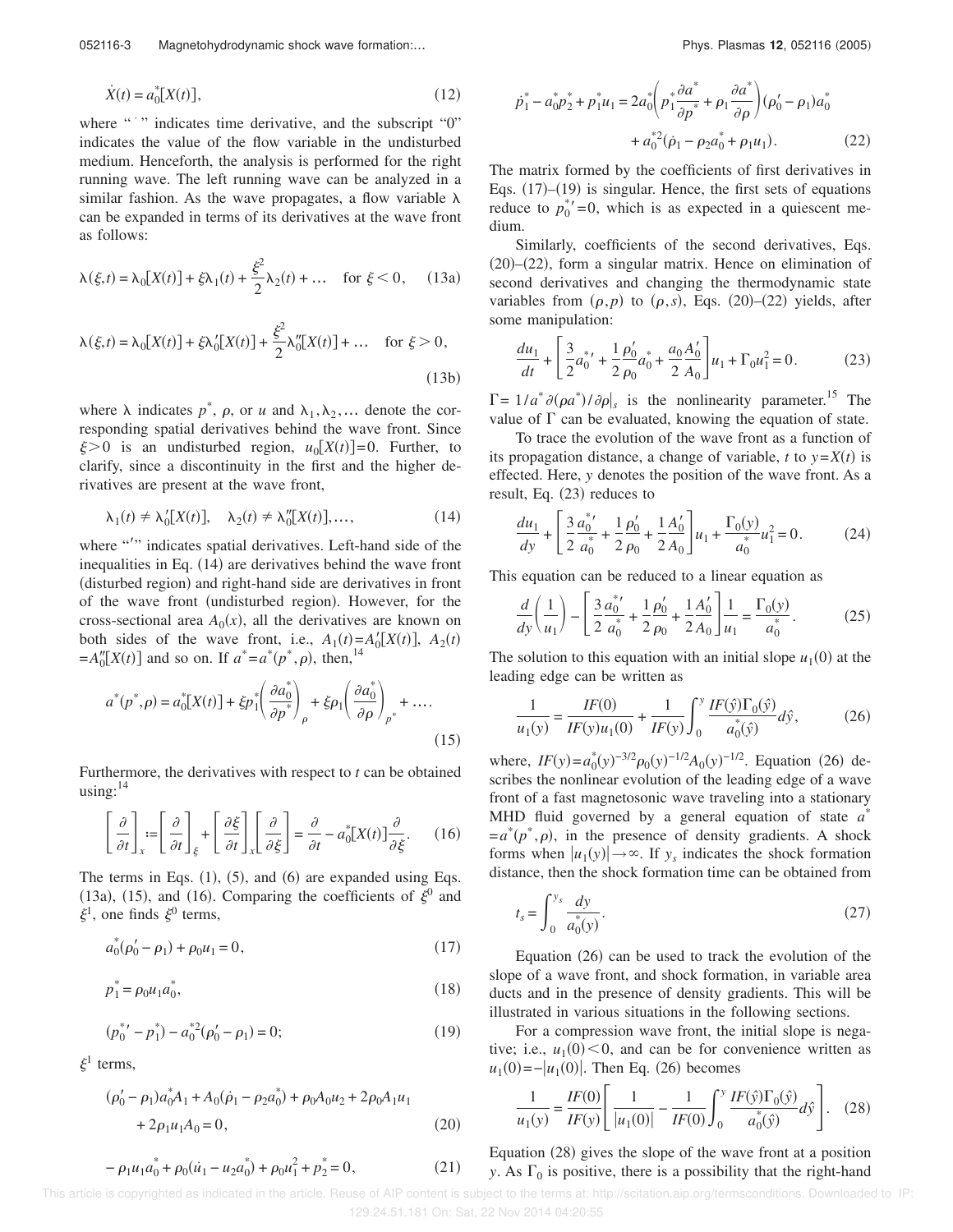side of Eq.  $(28)$  could become zero at some finite value of *y*=*y<sup>s</sup>* . This will occur when

$$
|u_1(0)| = \frac{1}{\frac{1}{IF(0)} \int_0^{y_s} \frac{IF(\hat{y}) \Gamma_0(\hat{y})}{a_0^*(\hat{y})} d\hat{y}}.
$$
 (29)

At this stage, the first derivative of the wave front becomes infinite. This phenomenon is referred to as a shock. It can be seen from Eq.  $(29)$  that the steepening of a compression wave front into shock is greatly influenced by variations in density and the cross-section area of the duct. Furthermore, it can be seen that only sufficiently steep compression wave fronts steepen into a shock; they must have an initial slope

$$
|u_1(0)| > \frac{1}{\frac{1}{IF(0)} \int_0^\infty \frac{IF(\hat{y}) \Gamma_0(\hat{y})}{a_0^*(\hat{y})} d\hat{y}}.
$$
\n(30)

It is clear from Eq.  $(30)$  that if the integral  $\int_0^{\infty} [IF(\hat{y}) \Gamma_0(\hat{y}) / a_0^*(\hat{y})] d\hat{y}$  does not converge, all compression wave fronts will steepen into shocks at some finite distance  $y<sub>s</sub>$  given by Eq. (29). If it converges, only those compression wave fronts having initial slope satisfying Eq. (30) will steepen into shocks.

## **III. EXAMPLES**

All the examples presented in this paper are for an ideal gas where the equation of state  $a^* = a^*(p^*, \rho)$  can be written as

$$
a^{*2} = \gamma \frac{p^*}{\rho} + \frac{1}{\mu} \left[ \frac{B}{\rho} \right]^2 \left( 1 - \frac{\gamma}{2} \right) \rho.
$$

For such a gas,  $\Gamma_0$  can be evaluated as

$$
\frac{\gamma+1}{2} + \frac{1}{\mu} \left[ \frac{B}{\rho} \right]^2 \left( 1 - \frac{\gamma}{2} \right) \frac{\rho_0}{a_0^{*2}}.
$$

However, the analysis in Sec. II is quite general and can be applied to study shock formation in any fluid.

#### **A. Homentropic environment**

A homentropic medium is considered first to illustrate the effect of area variation on shock formation.

#### **1. Steepening of <sup>a</sup> plane wave in <sup>a</sup> constant area duct**

For the sake of comparison, results are presented for a plane wave in an infinite homentropic medium ( $\Gamma = \Gamma_0$ ) =const). This also helps in illustrating the effect of  $\Gamma$  on the distortion of the wave. For a uniform medium, Eq.  $(28)$  reduces to

$$
u_1(t) = \frac{u_1(0)}{1 + \Gamma_0 u_1(0)t}.
$$
\n(31)

It can easily be seen from the above expression that only compression waves can steepen to form shocks. Further, the rate of steepening of the leading edge is obtained by differentiating Eq.  $(31)$  as

$$
\frac{du_1}{dt} = -\Gamma_0 u_1^2(t).
$$
 (32)

It can easily be seen from the above expression that the value of  $\Gamma_0$  decides the extent of nonlinear distortion. The presence of a magnetic field increases the value of  $\Gamma_0$ , thereby increasing the rate of wave steepening and causing early shock formation. If a shock forms, the time of shock formation  $(t_s)$ and the distance traveled by the wave before it turns into a shock  $(\alpha)$  are given by

$$
t_s = -\frac{1}{u_1(0)\Gamma_0}, \quad \alpha = -\frac{a_0^*}{u_1(0)\Gamma_0}.
$$
 (33)

#### **2. Shock formation in <sup>a</sup> variable area duct**

In this section we investigate shock formation in variable area ducts, in a homentropic environment. The wave distortion and steepening of a wave front into a shock are affected very much by the changes in the cross-sectional area of the duct and changes in density in the duct. In this section, the effect of variation of area of cross section alone on the wave form distortion will be discussed. Although Eq.  $(28)$  is applicable for any smooth duct, in this analysis only ducts with monotonically increasing (diverging) or decreasing (converging) cross section will be considered. In fact, any smooth duct consists of many converging and diverging ducts, each of which can be analyzed separately. In this analysis, a right running wave is considered. A left running wave can be analyzed in a similar fashion.

The evolution equation for the slope of a compression wave front can be written as

$$
\frac{1}{u_1} = -\sqrt{\frac{A_0(y)}{A_0(0)}} \left[ \frac{1}{|u_1(0)|} - \frac{\Gamma_0}{a_0^*} \int_0^y \sqrt{\frac{A_0(0)}{A_0(\hat{y})}} d\hat{y} \right].
$$
 (34)

The expression for shock formation distance can be written as

$$
\int_0^{y_s} \sqrt{\frac{A_0(0)}{A_0(\hat{y})}} d\hat{y} = \frac{a_0^*}{|u_1(0)|\Gamma_0} = \lambda.
$$
 (35)

Here,  $\lambda$  is the shock formation distance for a plane wave front in a constant-area duct in homentropic conditions.

It can easily be seen from Eq.  $(35)$  that for a divergent duct, the shock formation is delayed when compared to a duct with constant cross-section area. In the case of a convergent duct, the shock formation distance will be less than  $\lambda$ . For a homentropic environment, the shock condition reduces to

$$
|u_1(0)| > \frac{1}{\frac{\Gamma_0}{2} \int_0^\infty \sqrt{\frac{A_0(0)}{A_0(\hat{y})}} d\hat{y}}.
$$
\n(36)

It can easily be shown using the properties of improper integrals that for a converging duct, the integral  $\int_0^\infty \sqrt{A(0)/A(\hat{y})}d\hat{y}$  is divergent. Consequently, any compression wave front traveling in a convergent passage will eventually steepen into a shock. If the area of cross section of a convergent duct becomes zero at some point *y* \* , the integral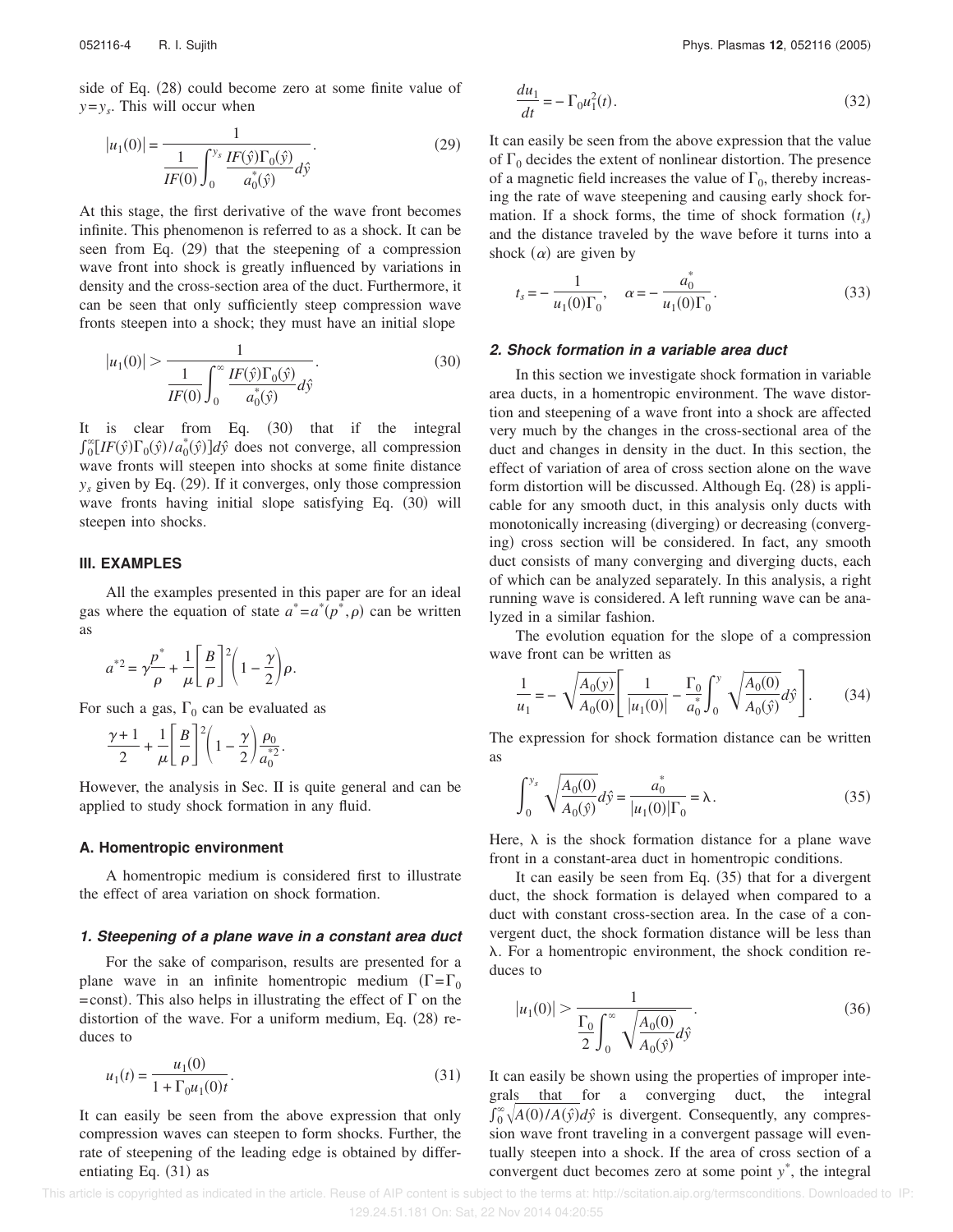$\int_0^{\infty} \sqrt{A(0)/A(\hat{y})} d\hat{y}$  should be replaced with  $\int_0^{\hat{y}} \sqrt{A(0)/A(\hat{y})} d\hat{y}$ . In this case, every compression wave front will steepen into a shock before *y* \* .

In the case of divergent ducts, there is a possibility that  $\int_0^\infty \sqrt{A(0)/A(\hat{y})}d\hat{y}$  may converge. This usually occurs when a duct is diverging rapidly (e.g., an exponential horn). For a compression wave front to steepen into a shock in such a duct, the magnitude of the initial slope must exceed a minimum value. However for a duct that is diverging less rapidly, such as a conical horn, any compression wave front can steepen into a shock, given sufficient length.

These results are identical to the results derived by Tyagi and Sujith<sup>10</sup> in the absence of MHD effects, except that  $a$  is

replaced here by  $a^*$  and  $(\gamma+1)/2$  by  $\Gamma_0$ . The analysis for various types of ducts given by Tygai and Sujith $10$  can easily be applied for the evolution of fast magnetosonic waves.

## **B. Effect of stratified medium**

In this section, the effect of a change in entropy of the environment on wave form distortion will be investigated. In the present analysis, the entropy is altered by varying the density, which is in turn related to the speed of wave propagation. In order to elucidate the effect of an entropy gradient on the wave propagation, a duct with a constant cross section is considered. In this case, the condition for shock formation for a compression wave becomes

$$
|u_1(0)| = \frac{1}{\frac{1}{a_0^*(0)^3} \int_0^{y_s} \left[ \frac{a_0^*(0)}{a_0^*(\hat{y})} \right]^{9/2} \left[ \frac{\rho_0(0)}{\rho_0(\hat{y})} \right]^{1/2} \left[ \frac{\gamma + 1}{2} \frac{\gamma p_0^*}{\rho_0} + \frac{1}{\mu} \left[ \frac{B}{\rho_0} \right]^2 \left( 1 - \frac{\gamma}{2} \right) \left( \frac{\gamma + 3}{2} \right) \rho_0 \right] d\hat{y}}.
$$
\n(37)

The integral here is of the form

$$
I = \int_0^\infty \left[ \frac{g}{\rho_0} + h \rho_0 \right]^{-9/4} \frac{1}{\rho_0^{1/2}} \left[ \frac{e}{\rho_0} + f \rho_0 \right] d\hat{y}
$$
  
> min  $\left[ \frac{\rho_0^{3/4} (e + f \rho_0^2)}{(g + h \rho_0^2)^{9/4}} \right] \int_0^\infty d\hat{y}.$  (38)

where  $e = \gamma(\gamma + 1)/2p_0^*$ ,  $f = 1/\mu[B/\rho]^2(1 - \gamma/2)(\gamma + 3)/2$ , *g*  $=\gamma p_0^*$ , and  $h=1/\mu [B/\rho]^2$ . Hence, if  $Z = \min[\rho_0^{3/4}(e+f\rho_0^2)/(g$  $+h\rho_0^2$ <sup>9/4</sup>]  $\neq$  0, the integral will diverge.

As long as the density has a nonzero finite value at infinity, the integrand of *I* is nonzero, and the integral will diverge, and every compression wave, irrespective of the initial slope, will steepen to form a shock. However, when the density at infinity becomes zero or infinite, the minimum value of above expression is zero. Physically, this means that  $a^*$  is infinite if density is zero or infinite. Hence the flow in this case behaves like an incompressible fluid, where the wave form cannot be distorted. However, this does not imply that the shock does not form, since the wave could have steepened before reaching infinity, before the fluid starts behaving like an incompressible fluid (in this case the integral diverges even when the minimum value  $Z$  is zero). However, if the wave does not steepen even at large distances (before the fluid behaves like an incompressible fluid), then it will not steepen afterwards due to the above-mentioned reason  $\sin$  this case the integral converges when *Z* is zero. It must be noted however that these effects are for waves with small initial slope; waves with large initial slopes steepen since they do not get affected much by these gradients.

First we consider the limiting case of magnetic pressure being zero. Equation  $(37)$  then reduces to

$$
|u_1(0)| = \frac{1}{\frac{\gamma + 1}{2a_0(0)} \int_0^{y_s} \left[ \frac{a_0(0)}{a_0(\hat{y})} \right]^{3/2} d\hat{y}}.
$$
 (39)

This is the result given by Tyagi and Sujith<sup>10</sup> for shock formation in the absence of MHD effects. Next, considering the limiting case of compressional Alfvén wave, where the magnetic pressure being much higher than the hydrodynamic pressure  $(\beta_e = p_e / p_B \ll 1)$ , it can be shown that

$$
a^{*2} = \frac{1}{\mu} \left[ \frac{B}{\rho} \right]^2 \rho, \quad \Gamma = \frac{3}{2}.
$$
 (40)

It is interesting to note that the fluid behaves as if it has a  $\gamma$ value of 2 as the magnetic pressure  $p_{\text{mag}} \propto \rho^2$ . This results in the value of nonlinearity parameter  $\Gamma_0$  being  $(\gamma+1)/2=3/2$ .



FIG. 1. Evolution of a compression wave front for various values of  $B/\rho$  for a linear density profile  $(\rho=1+y)$ ;  $|u_1(0)|=0.1$ .

This article is copyrighted as indicated in the article. Reuse of AIP content is subject to the terms at: http://scitation.aip.org/termsconditions. Downloaded to IP: 129.24.51.181 On: Sat, 22 Nov 2014 04:20:55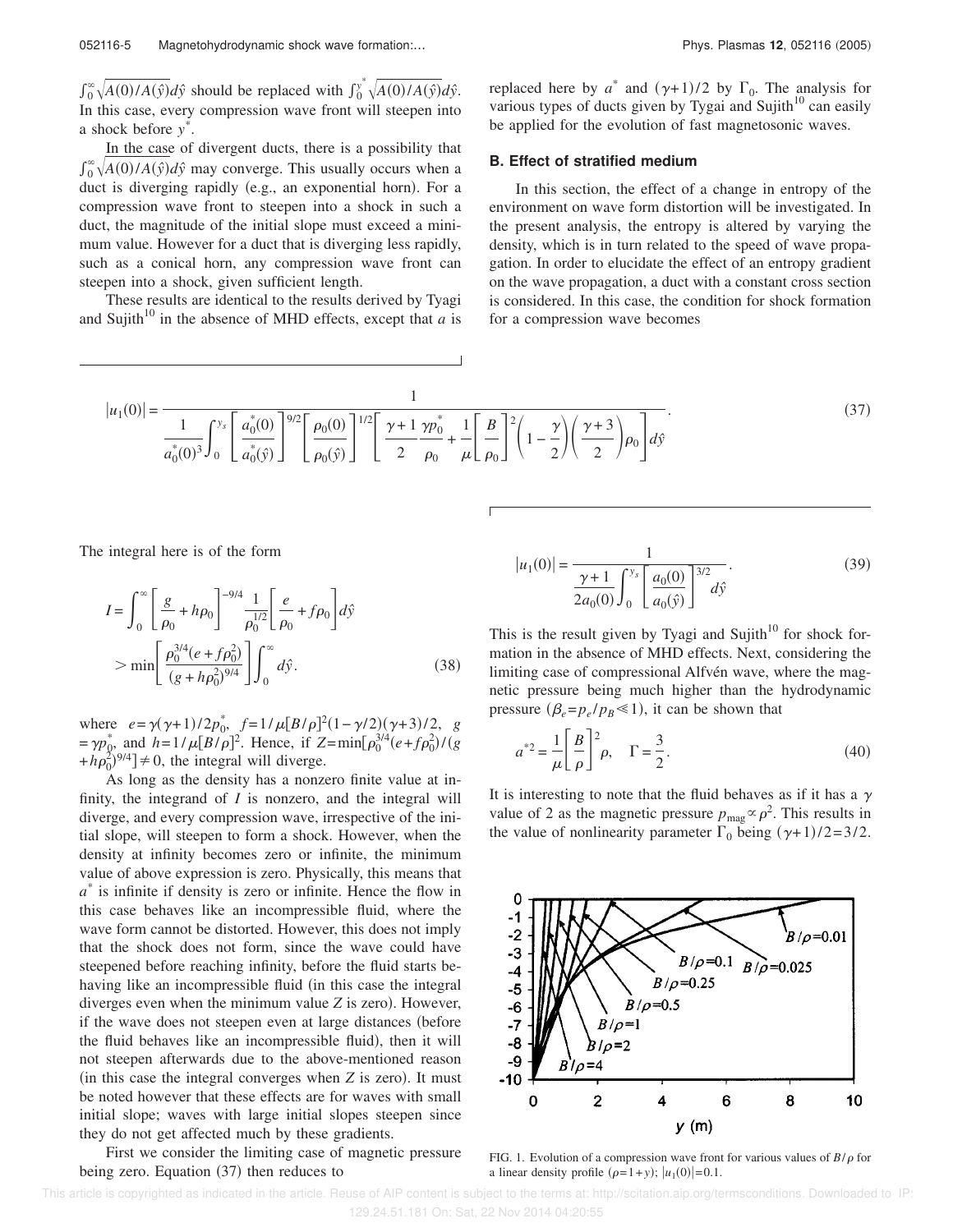$$
\frac{1}{|u_1(0)|} = \frac{1}{\frac{3}{2} \frac{1}{a_0^*(0)} \int_0^{y_s} \left[ \frac{a_0^*(0)}{a_0^*(\hat{y})} \right]^{7/2} d\hat{y}}.
$$
(41)

When a compression wave moves in an environment where the density is decreasing, it can be shown that  $\int_0^{\infty} [a_0^*(0)/a_0^*(\hat{y})]^{7/2} d\hat{y}$  diverges. Consequently, every compression wave traveling in such an environment will blow up at some finite distance. On the other hand, in the presence of a positive density gradient, the integral  $\int_0^{\infty} [a_0^*(0)/a_0^*(\hat{y})]^{1/2} d\hat{y}$ may diverge or converge depending on the nature of the density variation. If the integral diverges, every compression wave front will steepen into a shock at some finite distance. However, if the integral converges, the initial slope of the wave front must exceed a minimum value in order to steepen into a shock.

For an arbitrary value of the ratio between the magnetic pressure and the hydrodynamic pressure, Eq.  $(37)$  has to be evaluated for a given density profile. For a linear density profile  $\rho = Ky + K_1$ , Eq. (37) reduces to

$$
|u_1(0)| = \frac{1}{a^*(0)^{3/2} \rho(0)^{1/2} [\theta(\rho) - \theta(\rho_1)]},
$$
\n(42)

where

$$
\theta(\rho) = \rho_0^{7/4} \left[ \frac{7eh(5g + 3h\rho_0^2) + 7fg(5g + 7h\rho_0^2) - 5(7fg + 3eh)(g + h\rho_0^2)}{K35g^2h(g + h\rho_0^2)^{5/4}} \right] \cdot \tag{43}
$$

Figure 1 illustrates the evolution of a wave with a given value of initial slope through a given linear density field for various values of  $B/\rho$ . It can be seen that the effect of increasing  $B/\rho$  values on the compression waves is to increase the rate of wave steepening, causing early shock formation.

Figure 2 shows the variation of shock formation distance with changes in the value of the initial slope of the disturbance  $[u_1(0)]$  for various values of  $B/\rho$  for a given linear density profile. Higher values of the initial slope lead to shorter shock formation distance. It can clearly be seen that higher the value of  $B/\rho$ , shorter the shock formation distance.

Figure 3 depicts the evolution of a wave with a given initial slope and strength of the magnetic field for various values of density gradient, keeping  $B/\rho$  constant. It is seen



FIG. 2. The dependence of shock formation distance on the initial slope for various values of  $B/\rho$  for a linear density profile  $(\rho=1+\nu)$ .

that as the density gradient increases, the rate of wave steepening decreases, and shock formation is delayed.

Figure 4 shows the dependence of shock formation distance on the value of the initial slope of the disturbance  $[u_1(0)]$  for different values of density gradient for a given linear density profile, keeping  $B/\rho$  constant. It is seen that the density gradient considerably affects the value of shock formation distance.

## **IV. SHOCK FORMATION IN A WEAKLY CONDUCTING GAS**

The basic equations governing the unsteady motion of a weakly conducting, inviscid, non-heat-conducting gas are given by the following:<sup>13</sup>

Continuity,

$$
\frac{\partial \rho}{\partial t} + u \frac{\partial \rho}{\partial x} + \rho \frac{\partial u}{\partial x} + \frac{\rho u}{A} \frac{dA}{dx} = 0.
$$
 (44)

Momentum,

$$
\rho \left( \frac{\partial u}{\partial t} + u \frac{\partial u}{\partial x} \right) + \frac{\partial p}{\partial x} = -\sigma B_0^2 u. \tag{45}
$$

Energy,



FIG. 3. Evolution of a compression wave front for various values of density gradient (*K*) for a linear density profile ( $\rho=1+Ky$ ). The value of *B*/ $\rho$  is kept constant as 1;  $|u_1(0)| = 0.1$ .

 This article is copyrighted as indicated in the article. Reuse of AIP content is subject to the terms at: http://scitation.aip.org/termsconditions. Downloaded to IP: 129.24.51.181 On: Sat, 22 Nov 2014 04:20:55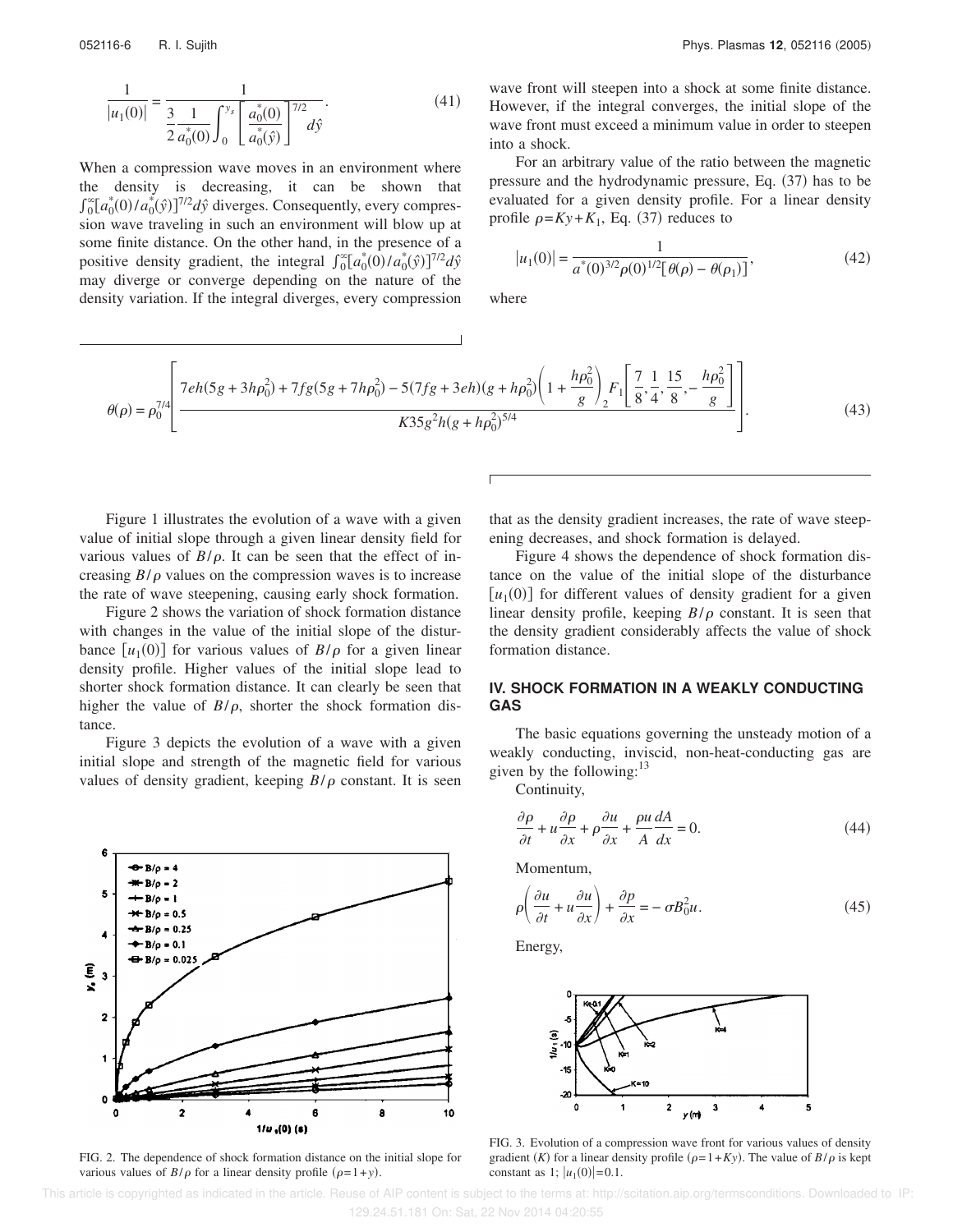

FIG. 4. The dependence of shock formation distance on the initial slope for various values of density gradient  $(K)$  for a linear density profile  $(\rho=1)$  $+Ky$ ). The value of  $B/\rho$  is kept constant as 1. Note that for the case of *K*  $=-1$ , shock forms only for high values of  $|u_1(0)|$ .

$$
\left(\frac{\partial p}{\partial t} + u\frac{\partial p}{\partial x}\right) - a^2 \left(\frac{\partial \rho}{\partial t} + u\frac{\partial \rho}{\partial x}\right) = (\gamma - 1)\sigma B_0^2 u^2.
$$
 (46)

These equations form a hyperbolic system, and along with the equation of state, they completely describe the flow. The undisturbed medium is assumed to be at rest. To study the propagation and distortion of a wave in the medium, these equations are manipulated and written along their characteristics in the  $(t, x)$  plane

$$
\frac{d^+u}{dt} + \frac{1}{\rho a} \frac{d^+p}{dt} + \frac{ua}{A} \frac{dA}{dx}
$$
\n
$$
= \left[ \frac{(\gamma - 1)u - a}{\rho a} \right] \sigma B_0^2 u \quad \text{on } C_+ : \frac{d^+x}{dt} = u + a, \qquad (47)
$$

$$
\frac{d^2u}{dt} - \frac{1}{\rho a} \frac{d^2p}{dt} - \frac{ua}{A} \frac{dA}{dx}
$$
  
= 
$$
- \left[ \frac{(\gamma - 1)u + a}{\rho a} \right] \sigma B_0^2 u \quad \text{on } C_{-}: \frac{d^2x}{dt} = u - a. \quad (48)
$$

Using the wave front expansion technique described in Sec. II B, and comparing the coefficients of  $\xi^0$  and  $\xi^1$ , one finds  $\xi^0$  terms,

$$
a_0(\rho'_0 - \rho_1) + \rho_0 u_1 = 0,\t\t(49)
$$

$$
p_1 = \rho_0 u_1 a_0,\tag{50}
$$

$$
(p'_0 - p_1) - a_0^2(\rho'_0 - \rho_1) = 0;
$$
\n(51)

 $\xi^1$  terms,

$$
(\rho_0' - \rho_1) a_0 A_1 + A_0 (\dot{\rho}_1 - \rho_2 a_0) + \rho_0 A_0 u_2 + 2 \rho_0 A_1 u_1
$$
  
+ 2 \rho\_1 u\_1 A\_0 = 0, (52)

$$
-\rho_1 u_1 a_0 + \rho_0 (\dot{u}_1 - u_2 a_0) + \rho_0 u_1^2 + p_2 = -\sigma B_0^2 u_1,\tag{53}
$$

$$
\dot{p}_1 - a_0 p_2 + p_1 u_1 = 2a_0 a_1 (\rho'_0 - \rho_1) a_0 + a_0^2 (\dot{\rho}_1 - \rho_2 a_0 + \rho_1 u_1).
$$
\n(54)

The matrix formed by the coefficients of first derivatives in Eqs.  $(49)$ – $(51)$  is singular. Hence, the first set of equations reduce to  $p'_0 = 0$ , which is as expected in a quiescent medium.

Similarly, coefficients of the second derivatives in Eqs.  $(52)$ – $(54)$  form a singular matrix. Hence on elimination of second derivatives, Eqs.  $(52)$ – $(54)$  yield, after some manipulation:

$$
\frac{du_1}{dy} + \left[ \frac{1}{2} \frac{a_0'}{a_0} + \frac{1}{2} \frac{A_0'}{A_0} + \frac{1}{2} \frac{\sigma B_0^2}{\rho_0 a_0} \right] u_1 + \frac{\gamma + 1}{2a_0} u_1^2 = 0.
$$
 (55)

This equation can be rewritten in linear form as

$$
\frac{d}{dy}\left(\frac{1}{u_1}\right) - \left[\frac{1}{2}\frac{a'_0}{a_0} + \frac{1}{2}\frac{A'_0}{A_0} + \frac{\sigma B_0^2}{2\rho_0 a_0}\right] \frac{1}{u_1} = \frac{\gamma + 1}{2a_0}.
$$
 (56)

The solution of Eq.  $(53)$  is given by

$$
\frac{1}{u_1(y)} = \frac{1}{u_1(0)} \frac{IF(0)}{IF(y)} + \frac{\gamma + 1}{2a_0} \frac{1}{IF(y)} \int_0^y \frac{IF(\hat{y})}{a_0} d\hat{y},
$$
(57)

where

$$
IF = \frac{1}{\sqrt{a_0 A_0}} \exp\left[ -\frac{\sigma B_0^2}{2} \int_0^y \frac{d\hat{y}}{\rho_0 a_0} \right].
$$
 (58)

Shock forms when  $|u_1(0)| \rightarrow \infty$ . Therefore the location for shock formation can be obtained from the following expression:

$$
\frac{1}{|u_1(0)|} = \frac{\gamma + 1}{2a_0(0)} \int_0^{y_s} \left[ \frac{a_0(0)}{a_0(y)} \right]^{3/2} \left[ \frac{A_0(0)}{A_0(y)} \right]^{1/2}
$$

$$
\times \exp\left(-\frac{\sigma B_0^2}{2} \int_0^y \frac{d\hat{y}}{\rho_0(\hat{y})a_0(\hat{y})} dy\right).
$$
(59)

The exponential term in Eq.  $(59)$  can be evaluated for specific density profiles. For example, if  $\rho_0(y) = (my + c)^2$ , Eq.  $(59)$  reduces to

$$
\frac{1}{|u_1(0)|} = \frac{\gamma + 1}{2a_0} \rho_0(0)^{\delta} \int_0^y \left[ \frac{\rho_0(y)}{\rho_0(0)} \right]^{\epsilon} \left[ \frac{A_0(0)}{A_0(y)} \right]^{1/2} dy, \quad (60)
$$

where  $\delta = -\sigma B_0^2 / 4m \sqrt{\gamma P_0}$  and  $\varepsilon = 3/4 + \delta$ .

First, the case of a constant-area duct is considered. If  $\varepsilon$ is greater than zero, when the density is increasing, the integral diverges. Consequently, every compression wave traveling in such an environment will steepen after some finite distance. This also leads to a decrease in shock formation distance as compared to the case with constant density. On the contrary, the shock formation distance increases as compared to the constant density case, when  $\varepsilon$  is negative. In the presence of a negative density gradient,  $\varepsilon$  can only be positive. In this situation, the integral will converge, and therefore, the initial slope of the wave front must exceed a minimum value in order to steepen into a shock.

For the case of a wave moving into a gas with uniform density, it can easily be seen that shock formation distance in a convergent duct is less than shock formation in a constant